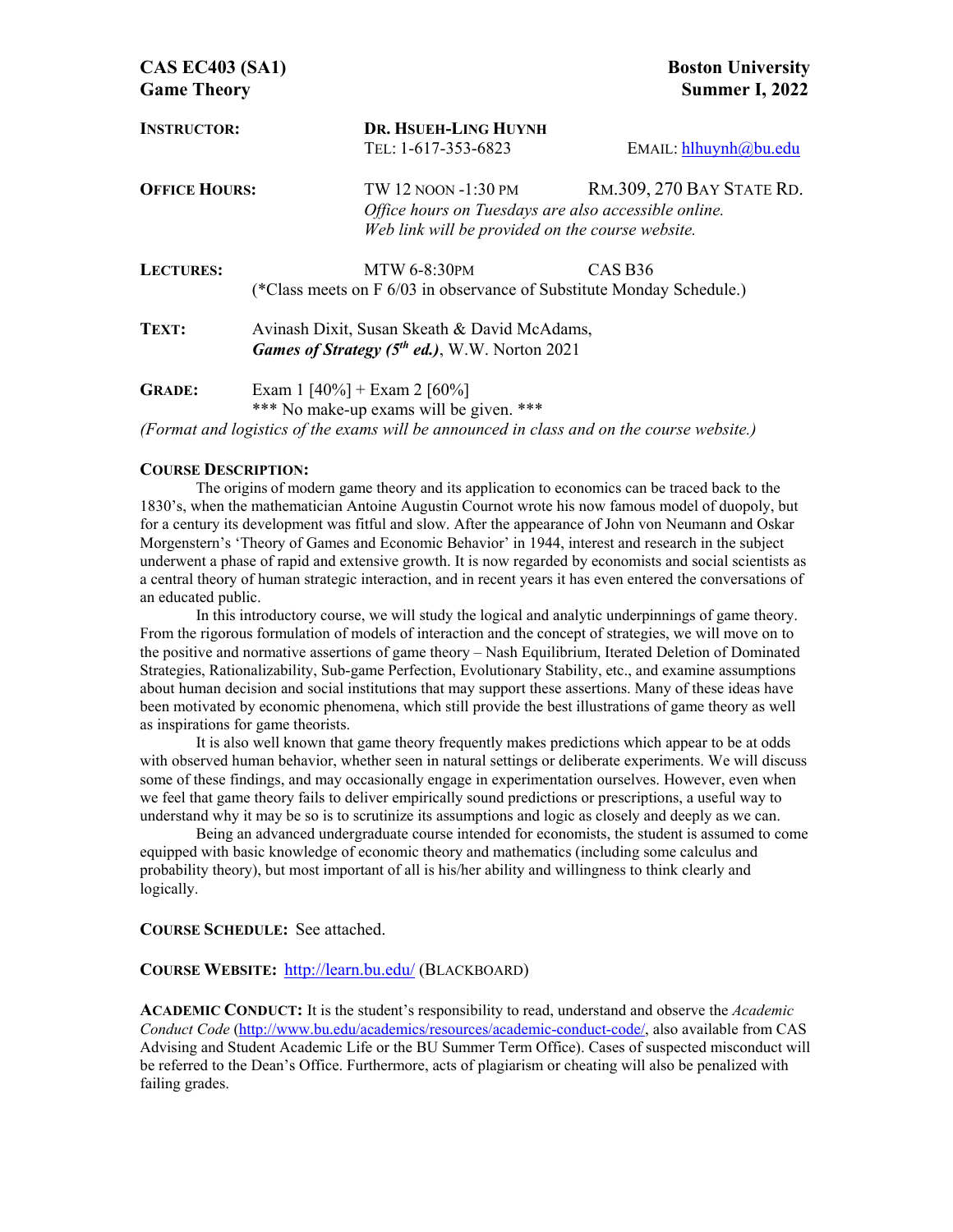### **BU HUB LEARNING OUTCOMES:**

EC403 can fulfill the learning outcome of any one of the following Hub areas.

### **Social Inquiry II –**

In a *strategic interaction*, outcomes are determined jointly and not unilaterally. Thus the success of an individual's decision will depend on her correct beliefs about the actions (and beliefs) of *other*  decision-makers. This is a fundamental aspect of social and economic phenomena, and Game Theory is a systematic analysis of strategic interactions. Formal theoretical models are constructed to understand the complex realities of economic, social and political interactions and institutions.

The exact conclusions drawn from these models can then be used to predict behavior, guide decisions, or inform policies. Applications range from industrial organization (e.g. the competitive or collusive behavior of powerful firms in different industries, and the regulation of such industries), corporate governance (e.g. the design of effective contracts), financial markets (e.g. the origins of speculative trades), to the understanding of social norms (e.g. how repeated interactions or third-party sanction can sustain cooperative behavior even amongst selfish agents).

These models also provide testable conclusions: by comparing the 'rational' predictions of game theory with observed phenomena (under natural or experimental conditions) the student can gauge the soundness and realism of the model's underlying assumptions, and reveal deep-seated complexities of human behavior.

### **Quantitative Reasoning II –**

In this course, students are given ample opportunities to hone their quantitative and analytical skills. Formally, 'games' are precise mathematical constructs; and they are the theoretical models used to understand the socio-economic phenomena or questions that arise in specific applications. In order to make predictions or derive conclusions according to game theory, rigorous logical analyses are conducted and mathematical methods are used. These include algebra, calculus, and probability theory. Symbolic manipulations, graphical representation, and computations form an integral part of the exposition and processing of game-theoretical ideas. However, a full appreciation of the intellectual source and power of game theory also calls for imagination, intuition, and an abiding interest in society, economy, and human nature.

### **Critical Thinking (from the Intellectual Toolkit) –**

Game theory provides a perfect illustration on how the scientific method is applied to social science. It is a rigorous, elegant, and insightful exercise in translating real-life experience and informal observations about social and strategic interactions into formal language and formal theories.

This practice inspires and enables the student to undertake critical examination of a wide range of socio-economic phenomena, as well as intuitive ideas that have been advanced to explain or regulate social phenomena (including a lot of conventional wisdom, dogmas and gut-reactions). For example: "Does the enlightened pursuit of individual self-interests lead to socially efficient outcomes?" The analysis of competitive markets suggests that this can be true, whereas the "prisoners' dilemma" exposes conditions under which it may fail.

### **ECONOMICS DEPARTMENT OUTCOMES:**

EC403 can fulfill the elective requirements for the following undergraduates majors: BA in Economics, BA in Economics and Mathematics, and (the BA portion of) BA/MA in Economics; and also for the undergraduate minor in Economics. Majors in other fields should consult academic advisors in their own departments.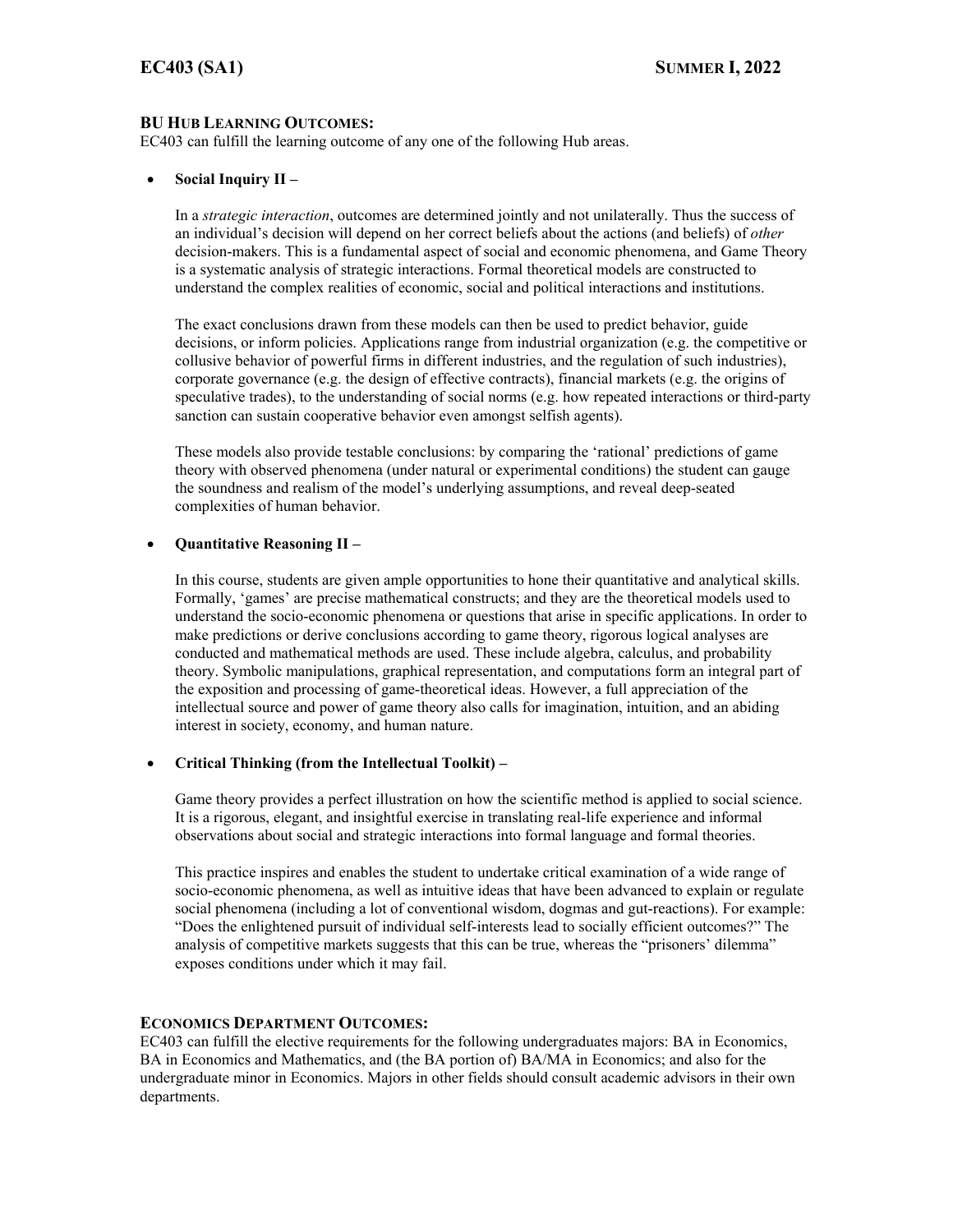## **EC403**

**COURSE SCHEDULE** Details of this schedule are subject to change. Registered students can log into the course website at http://learn.bu.edu/. You should visit this website frequently to get the latest course schedule, check announcements, obtain class material and verify your personal grading record.

- LECTURE complements READING and self-study. They are not substitutes. To do well in this course, you must understand both thoroughly.
- HOMEWORK problems are specified as follows: "S2.1" refers to Solved Exercise S1 at the end of Chapter 2 of Dixit-Skeath-McAdams, while U2.3 refers to the Unsolved Exercise U3 in the same chapter. "S3.1- 3.5" means "S3.1, S3.2, S3.3, S3.4 and S3.5". Additional problems may be given out in class or on the course website from time to time.
- SOLUTION to the homework problems and exams will be posted on the course website. But you will not benefit from the solutions unless you have worked seriously on the problems.
- An EXAM will test your comprehensive understanding of the course material up to the time of the exam.

 **(!!) ATTENDANCE:** This course is very intensive and each class in the summer session is almost equivalent to one week's instruction during a regular semester. *Regular attendance is therefore essential.* Also, there will be *no make-up for missed exams.* 

| <b>DATE</b>       | <b>LECTURE</b>                                                          | <b>READING</b> | <b>HOMEWORK</b>        |  |  |  |
|-------------------|-------------------------------------------------------------------------|----------------|------------------------|--|--|--|
|                   | <b>Game Theory and Strategic Interactions</b>                           |                |                        |  |  |  |
| T5/24             | Model of Strategic Interactions:                                        | Ch. 1, 2       | S2.1-2.2, U2.3-2.4     |  |  |  |
|                   | (1) Game Form and Payoffs                                               |                |                        |  |  |  |
|                   | (2) Predicting Play and Giving Strategic Advice                         |                |                        |  |  |  |
|                   | <b>Extensive-form/Sequential-move Games &amp; Backward Induction</b>    |                |                        |  |  |  |
| W <sub>5/25</sub> | Backward Induction and the problems it raises                           | Ch.3           | $S3.1 - 3.5$           |  |  |  |
|                   | Model of the Decision Maker:                                            |                |                        |  |  |  |
|                   | (1) Individual preference and optimizing behavior                       | $U3.5 - 3.9$   |                        |  |  |  |
|                   | (2) Knowing the preferences and rationality of others                   |                |                        |  |  |  |
|                   | What is a Strategy? Actions by self and Beliefs about others            |                |                        |  |  |  |
| M5/30             | <holiday: class="" no=""></holiday:>                                    |                |                        |  |  |  |
|                   | Strategic-form (Normal-form)/Simultaneous-move Games & Nash Equilibrium |                |                        |  |  |  |
| $T\frac{5}{3}1$   | Normal-form Games with Complete Information                             | Ch.4           | S4.1-4.8, U4.1-4.8     |  |  |  |
|                   | Nash Equilibrium and the problems it raises                             |                | S <sub>4.9</sub> -4.14 |  |  |  |
| W6/01             | Dominant and Dominated Strategies                                       |                | U4.9-4.14              |  |  |  |
|                   | Iterated Deletion of Dominated Strategies                               |                |                        |  |  |  |
| F6/03             | <substitute monday="" schedule=""></substitute>                         |                |                        |  |  |  |
|                   | Relationship between Games in Extensive and Strategic Forms             |                |                        |  |  |  |
|                   | Maximin and Rationalizable Strategies                                   | Ch. 5          | S5.4-5.6, U5.5-5.7     |  |  |  |